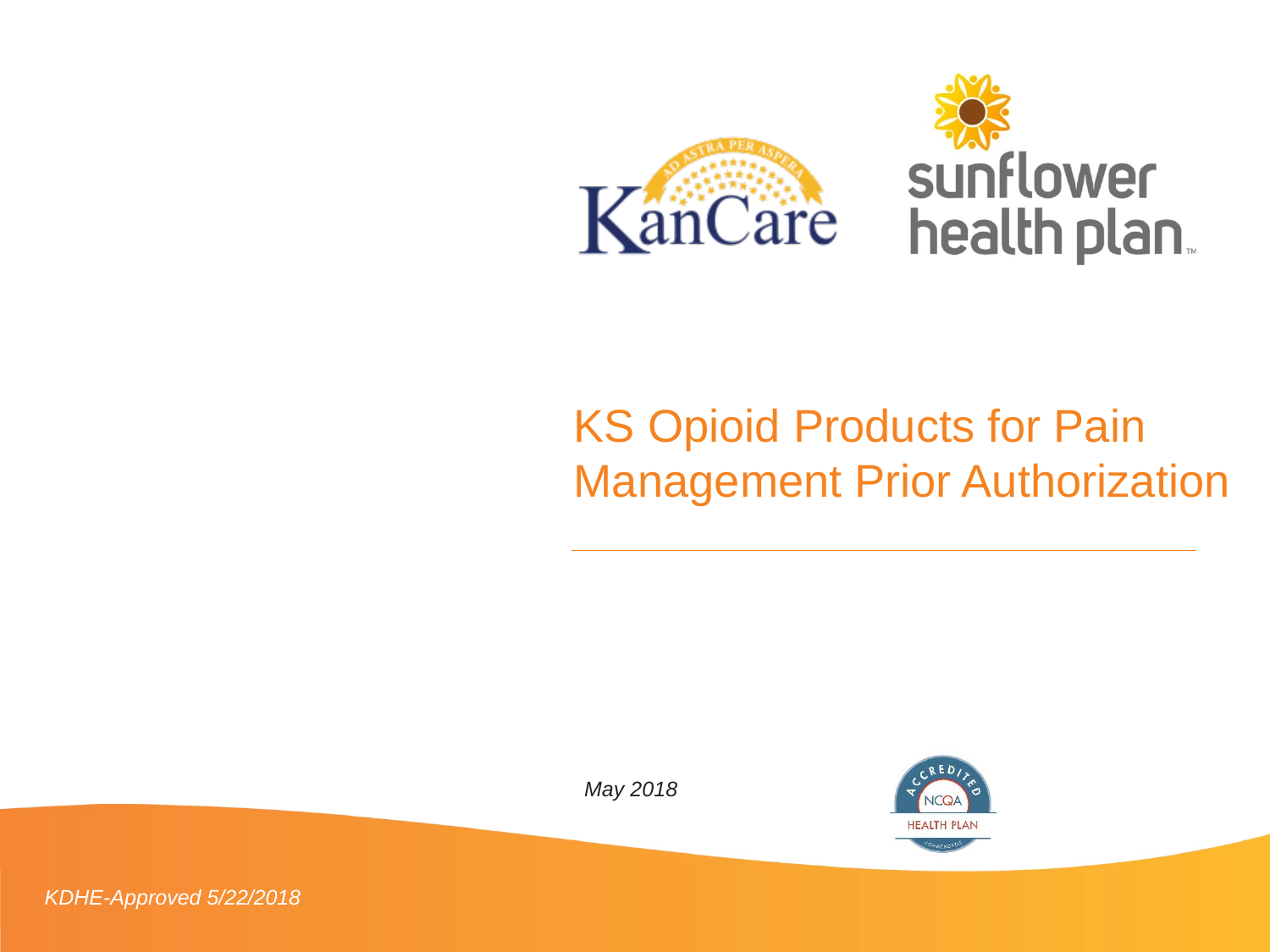# *Opioid Use in the U.S. & Kansas*



- More than 40% of all U.S. opioid overdose deaths in 2016 involved a prescription opioid
- The most common drugs involved in prescription opioid overdose deaths include1:
	- − Methadone
	- − Oxycodone
	- − Hydrocodone
- In 2016, 104 out of 310 drug poisoning deaths in Kansas in 2016 were related to opioids2
- 1. CDC. Prescription Opioid Overdose Data. https://www.cdc.gov/drugoverdose/data/overdose.html
- 2. Kansas Injury Prevention Program. Kansas Trends in Drug Poisoning Deaths. http://www.preventoverdoseks.org/download/2017\_KS\_SER\_Drug\_Poisoning.pdf



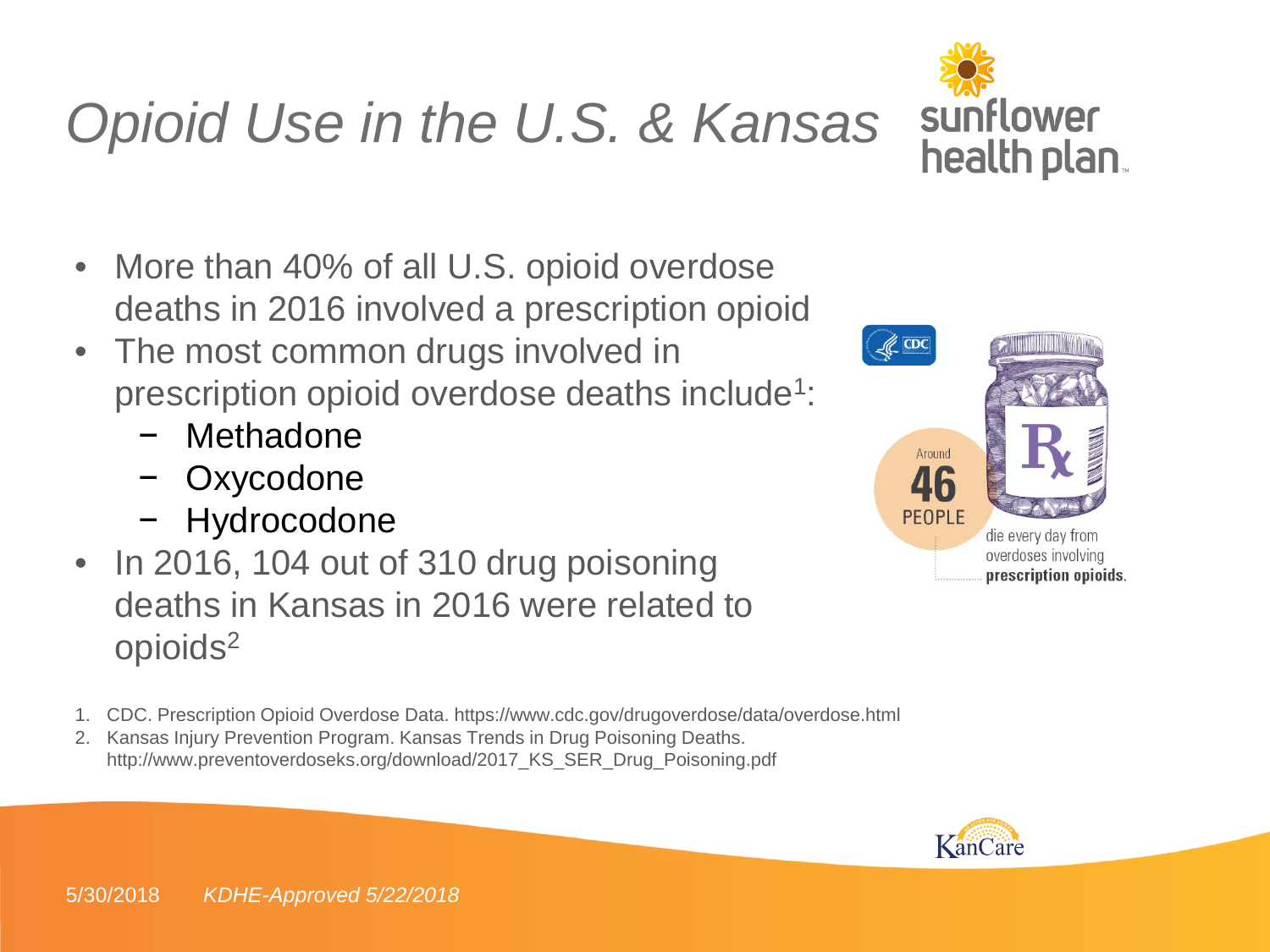

- Effective **6/1/2018**
- Criteria will apply to all patients covered under KanCare
- Information on Kansas Medicaid Opioid Use for Pain Management PA is available below
	- − PA Criteria [http://www.kdheks.gov/hcf/pharmacy/PA\\_Criteria/Opioid\\_PA\\_Criteria.pdf](http://www.kdheks.gov/hcf/pharmacy/PA_Criteria/Opioid_PA_Criteria.pdf)
	- − PA Form [http://www.kdheks.gov/hcf/pharmacy/pdl\\_authorization\\_forms/Opioid\\_PA\\_FORM.](http://www.kdheks.gov/hcf/pharmacy/pdl_authorization_forms/Opioid_PA_FORM.pdf) pdf

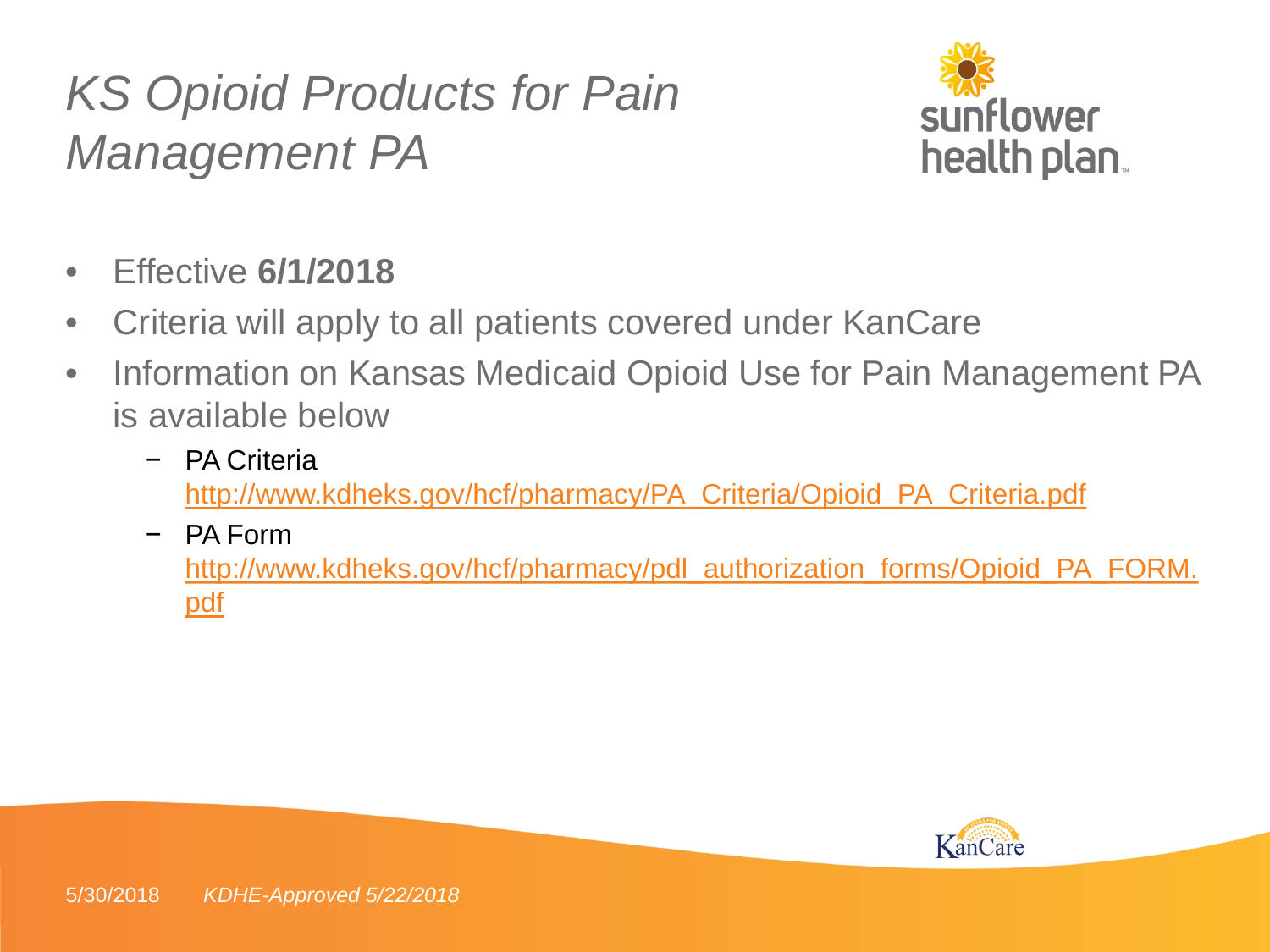

**Short-Term/Acute Pain Opioid User** (patients who have received opioid prescription(s) for **< 90 days in a look back period of 4 months**):

- An initial fill limit of 7-day supply of short-acting opioid (e.g. immediate release formulation).
	- Additionally, a limit of fills up to14-day supply total is allowed within a 60-day look-back period (must be no more than a 7-day supply per prescription)
- Daily dosing limit cannot exceed **90 MME** (morphine milligram equivalent) or Food and Drug Administration (FDA) maximum-approve dose
- PA required for
	- all long-acting opioid prescriptions (e.g. extended release formulations)
	- any short-acting opioid prescriptions exceeding the limits above

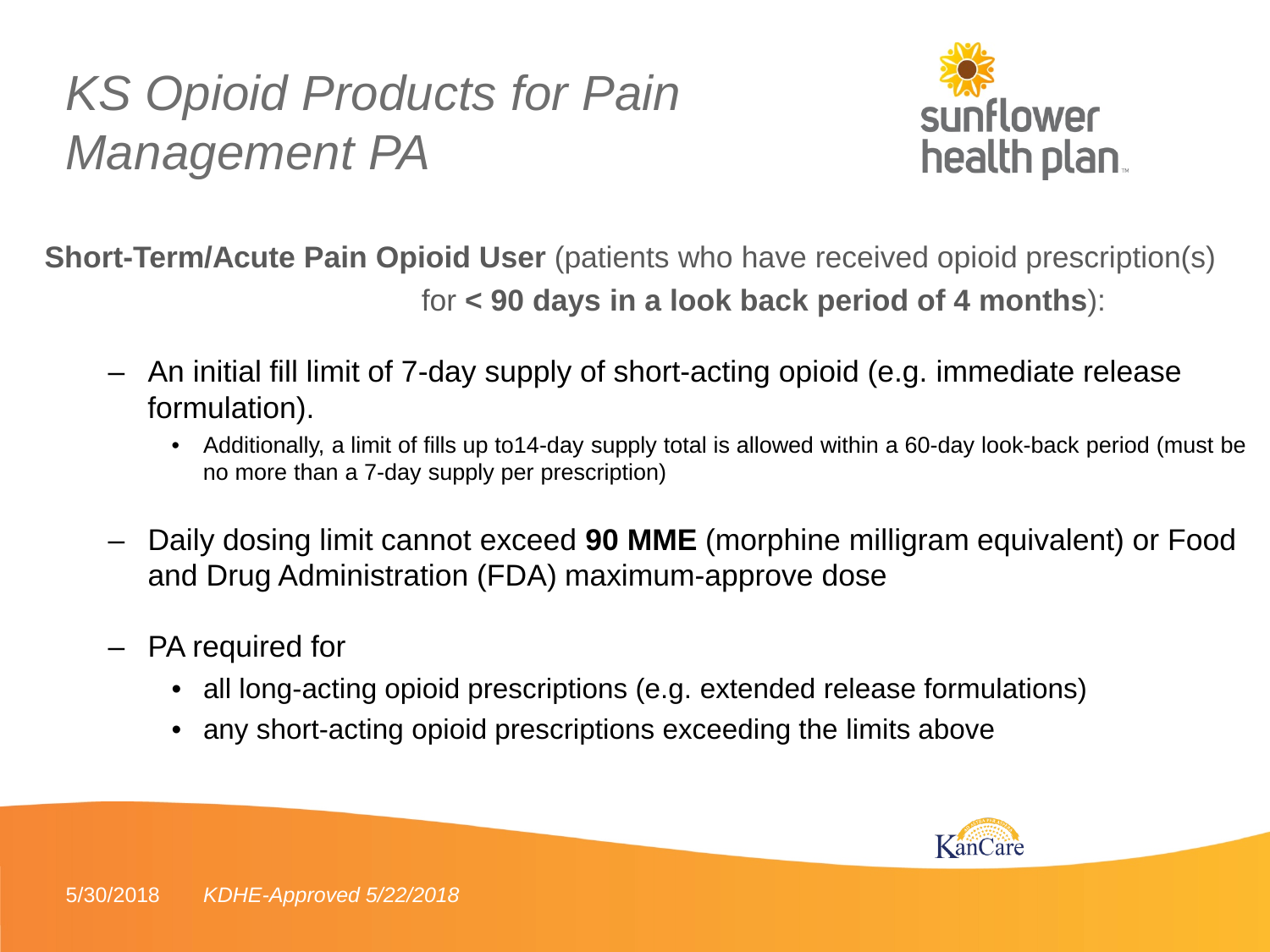

**Chronic Opioid User** (patients who have received opioid prescription(s) for **≥ 90 day in a look back period of 4 months**):

– Prior Authorization required (for any duration)

**Patients with cancer, sickle cell, or palliative care** diagnosis will be EXEMPT from the 7 day supply and MME limits. If an appropriate diagnosis code is documented in the medical record, prior authorization will not be required.

**Buprenorphine products for opioid dependence** (e.g. Suboxone) are NOT affected by this policy.

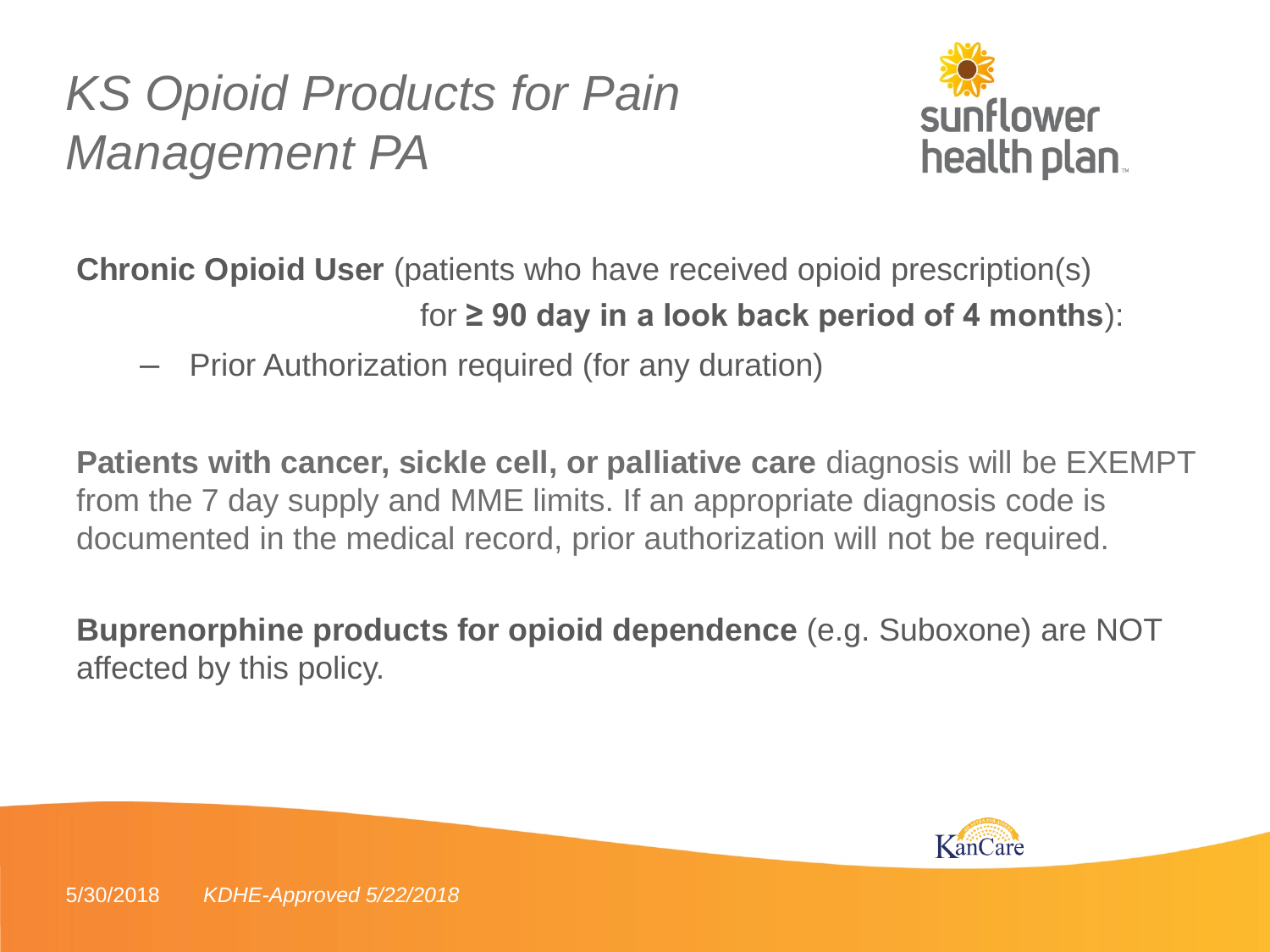

- Additional Detail Information on KMAP Bulletins
	- General Bulletin
		- [https://www.kmap-state-ks.us/Documents/Content/Bulletins/18101%20-](https://www.kmap-state-ks.us/Documents/Content/Bulletins/18101%20-%20General%20-%20Opioid_2.1.pdf) %20General%20-%20Opioid\_2.1.pdf
	- Opioid PA Grandfathering Process
		- [https://www.kmap-state-ks.us/Documents/Content/Bulletins/18112%20-](https://www.kmap-state-ks.us/Documents/Content/Bulletins/18112%20-%20General%20-%20Opioid_2.3.pdf) %20General%20-%20Opioid\_2.3.pdf

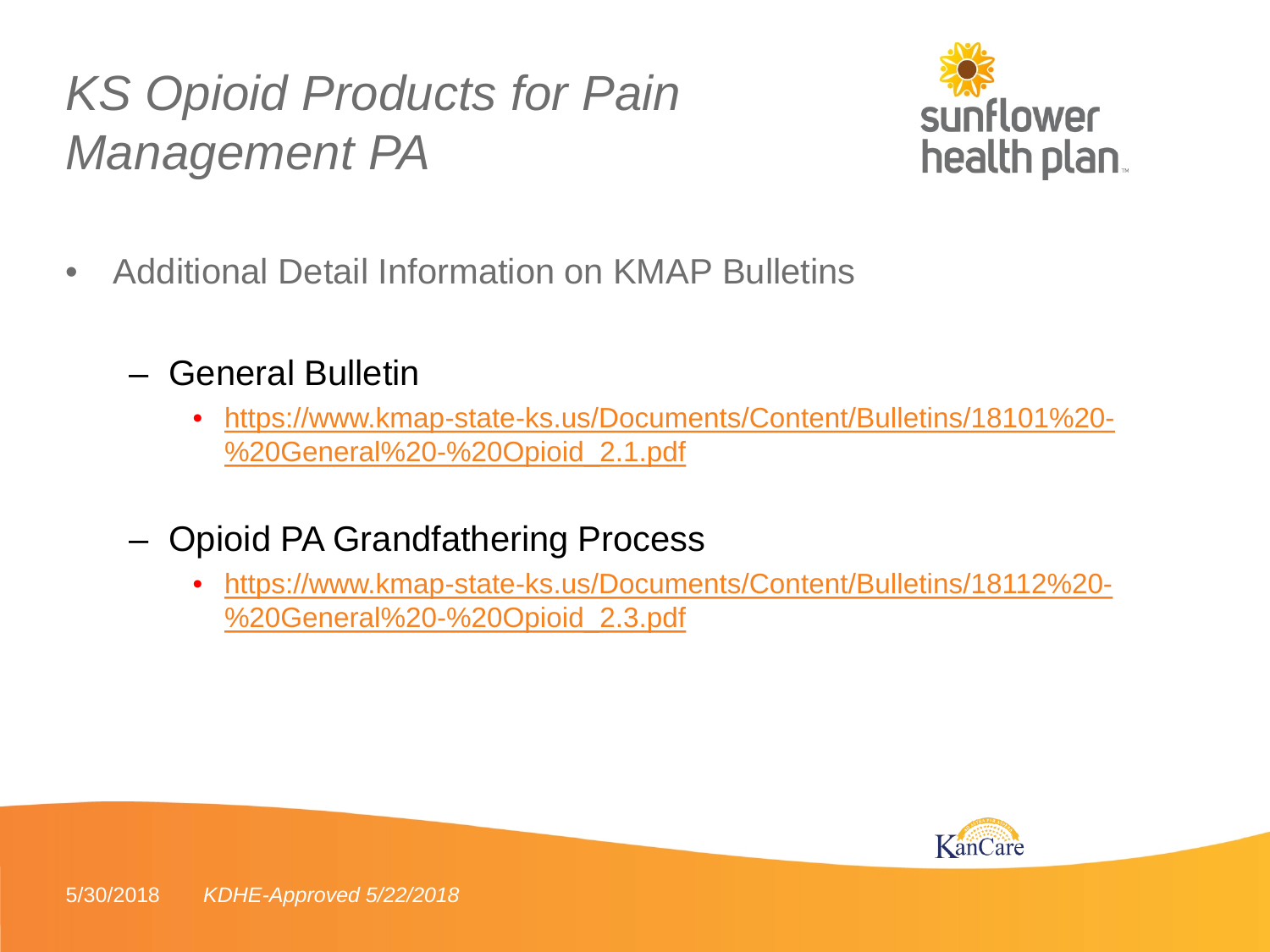

• **Criteria** 

[http://www.kdheks.gov/hcf/pharmacy/PA\\_Criteria/Opioid\\_PA\\_Criteria.](http://www.kdheks.gov/hcf/pharmacy/PA_Criteria/Opioid_PA_Criteria.pdf) <u>pdf</u>

• **PA Form** 

[http://www.kdheks.gov/hcf/pharmacy/pdl\\_authorization\\_forms/Opioid\\_](http://www.kdheks.gov/hcf/pharmacy/pdl_authorization_forms/Opioid_PA_FORM.pdf) PA\_FORM.pdf

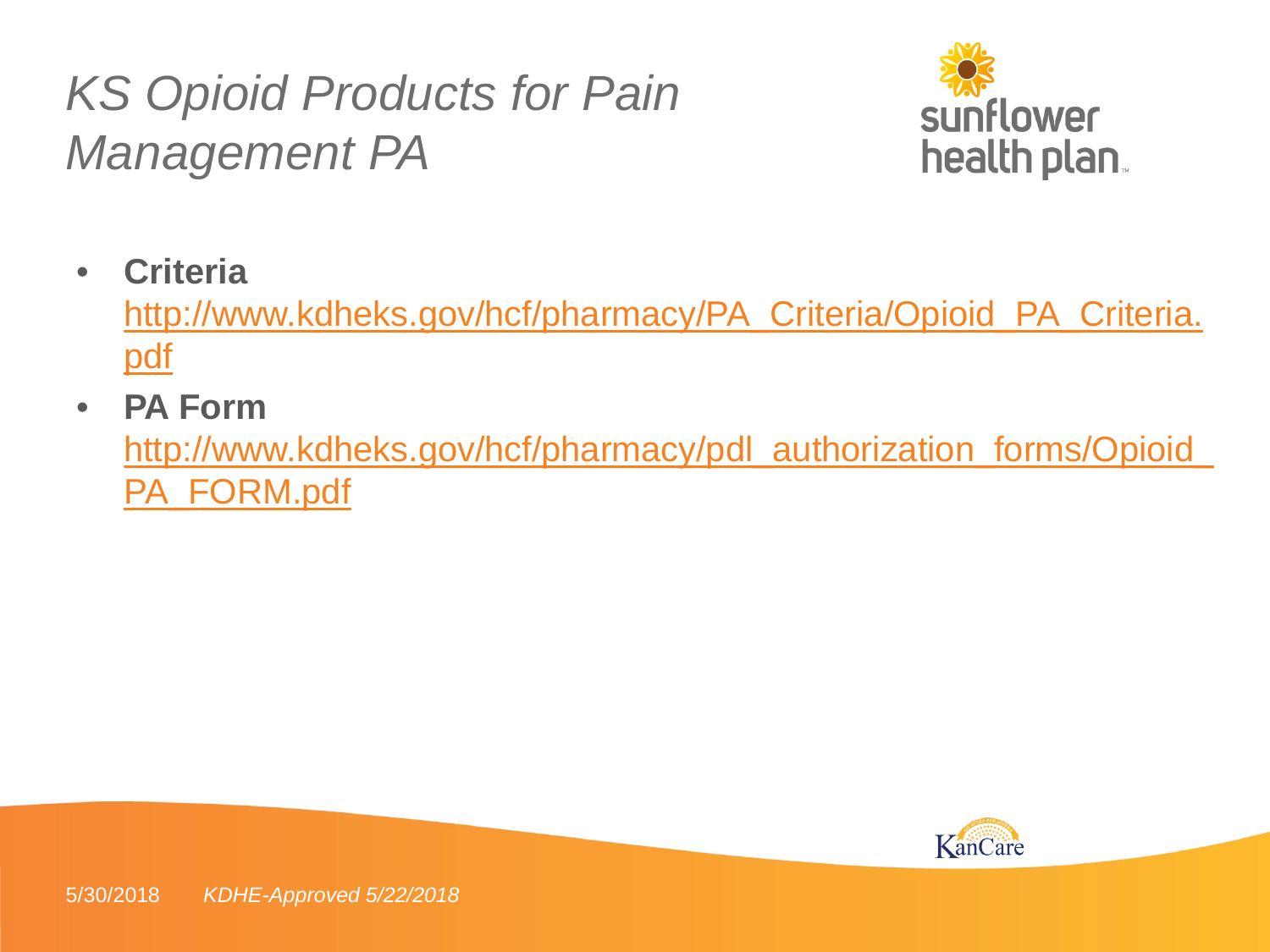## *KS Opioid PA FAQ*



- **Who does this policy affect?** All patients covered under KanCare
- **What is the "greater than 7 day" limit?**

Any short-acting opioid that exceeds a 7 day supply will require a prior authorization. Any long-acting opioid will require a prior authorization. Over the period of a 60 day cycle, if a patient fills more than a 14 day supply (must be no more than 7 day supply per prescription), a prior authorization will be required.

• **Are there any exceptions to the day supply and MME limit?** Patients with cancer, sickle cell, or palliative care diagnosis in medical claims will be excluded from the day supply and MME limits.

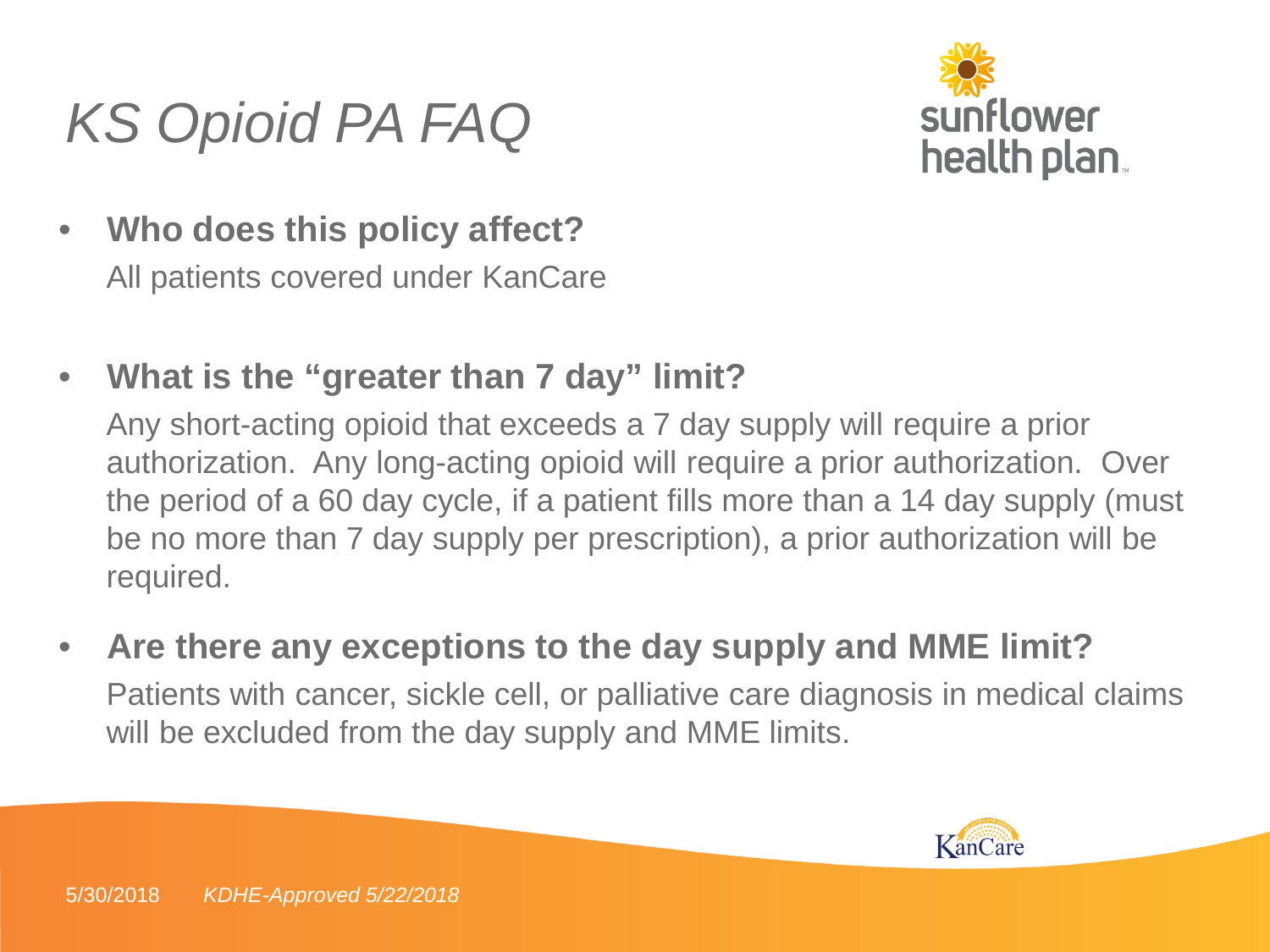



• **What is morphine equivalent dosing?**

Morphine equivalent dosing is a way to translate the dosages of different opioids to have a common standard. This helps to determine how much opioid a patient is taking when taking multiple pain medications. Calculating the total daily dose of opioids helps identify patients who may benefit from closer monitoring, reduction or tapering of opioids, prescribing of naloxone, or other measures to reduce risk of overdose.

For example,

- 30mg Oxycontin (oxycodone) Sustained-Released every 12 hours (60mg per day) is equal to **90 MME**.
- 1 to 2 10mg/325mg hydrocodone-acetaminophen every 4-6 hours (up to 120mg per day) is equal to **120 MME**.

Sample MME Calculators:

- <http://www.agencymeddirectors.wa.gov/Calculator/DoseCalculator.htm>
- [https://www.cdc.gov/drugoverdose/pdf/calculating\\_total\\_daily\\_dose-a.pdf](https://www.cdc.gov/drugoverdose/pdf/calculating_total_daily_dose-a.pdf)